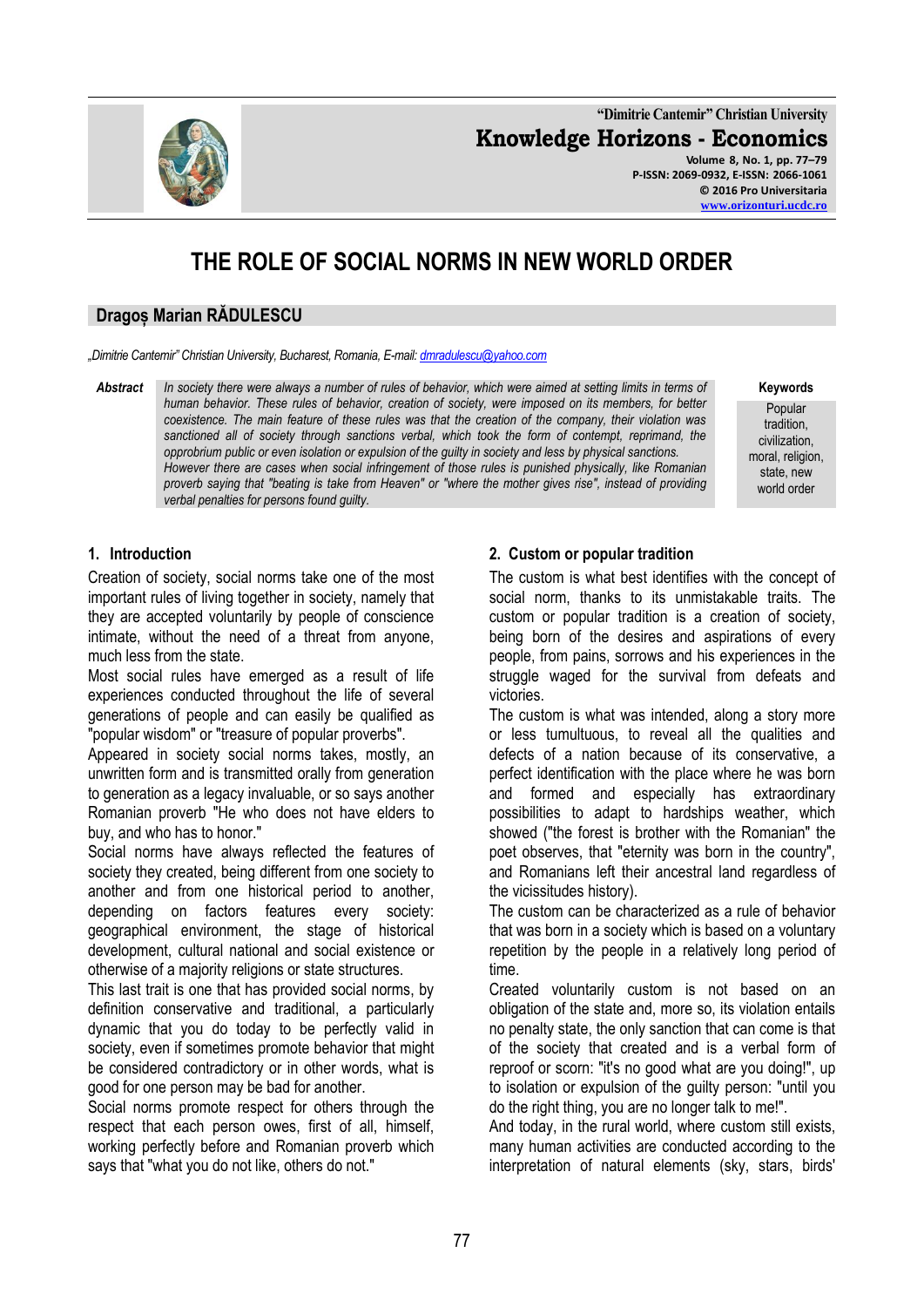behavior, etc.) and not by calendar or after information received from state institutions.

The custom or popular tradition is the one who accompanies man throughout life, marking, using songs, whether of mourning for outlawry or the army, the doinas, poems, the ballads, the proverbs and dance milestones as birth, marriage and death.

Round dances which is held on holidays, stories and tales of grandparents, carols, traditional costumes and practices specific to each event were the means by which the custom was transmitted from generation to generation, so everyone can enjoy the "popular wisdom" ("our language is a treasure") accumulated by its predecessors.

Due to its conservative and transmitting orally from generation to generation custom changes extremely difficult, reflecting traditions that today no longer have the same value and the same meanings and, although it should help you to identify yourself as part of a nation, of a nation, it is more a tourist attraction than a social reality that is part of each of our lives.

## **3. The moral**

The moral is the difference between good and evil, between what is allowed and what is not allowed, intended to shape, along with popular tradition, the character and behavior of people.

Moral values function is to guide action, and its role is to help you choose, determining goals for us, for specifics of moral purpose is primarily that of being good.

But good and evil with operating concepts of morality are not well defined and varies from one nation to another, from one era to another is determined by the development of society, the material conditions of existence and social interests.

Regardless defined, it is regarded as a good evaluation principle: decisions which it proposes to human life.

For moral, although it is above all an indisputable fact, it is regarded as determining the values constituting a universal social fact as shown by the Latin etymology (mores = morality).

Every society knows a set of rules of conduct and values; everywhere it can be seen the contrast between good and evil.

Fundamentally, however the moral is the result of general experience; even if we are unable to define from the start the good, we know for sure and very promptly to distinguish the bad.

So the less you understand the actions that appear now in Romania distorting the exact meaning of things and creating an extremely dangerous situation for logical way in which you have seen Romanian society (and that such plastic can be better than that of children living the streets abandoned by their parents are called

"street children" and do not belong to anyone, and stray dogs are termed " community dogs" and belong to the community).

## **4. The religious norms**

The religious norms are a special category of social norms due to their divine origin and that they were created by a "God" (which took different names throughout history: God, Jehovah, Allah, Jesus etc.) and not by men.

Unlike other social norms, the religious norms was writing by the prophets in the holy books of every religion (Old and New Testament or the Bible, Torah, Koran etc.) in the form of verses, rules and prayers characteristic of every religion, every cult or sect partly being met only by those who believe in that God, because the faith is the essential requirement of religion.

No one can be forced to have a belief, just as anyone, regardless of faith that he has can not be compelled to confess, to take post to go on pilgrimages to attend services or meet certain canons if he does not accept this.

It should be noted that although religion is addressed strictly only to those who believe, extremely personal punishment for sin that can come at any time and in any form, can strike even generations, because "God's will" in infinity it can not prescribe as some sentence.

The sanction comes in the forms of the most diverse like diseases, troubles or death and the priest is not one who "gives" punishment, but only one who tried to obtain forgiveness for the sinner. His gracious words and prayers can save us from the punishment.

A person's faith is the most "intimate" that exists in a person's heart because religious norms address human soul and based on inner feelings of each individual, of each faith group within a church, a religious community and feelings martyrs and saints who have given their lives to proclaiming to the world that religion.

Therefore it can not be done "sacrilege" more to the human spirit than to impose one's forced to have a certain religion (as was once the Inquisition Catholic) or, conversely, to prohibit someone has a particular religion ( as do some totalitarian regimes, such as those of the communist state).

Like any social rule and violation of established rules religious is sanctioned by moral and not by the state, indicating that the real sanction are not comes from people, not from the priests, but from "God" himself, who is the one who created the rules, priest when religion admit its existence, are only mediator between man and "God".

The exception to this rule are theocratic states, where religion becomes a policy of the state and where being an atheist (to have no religion) have a different religion